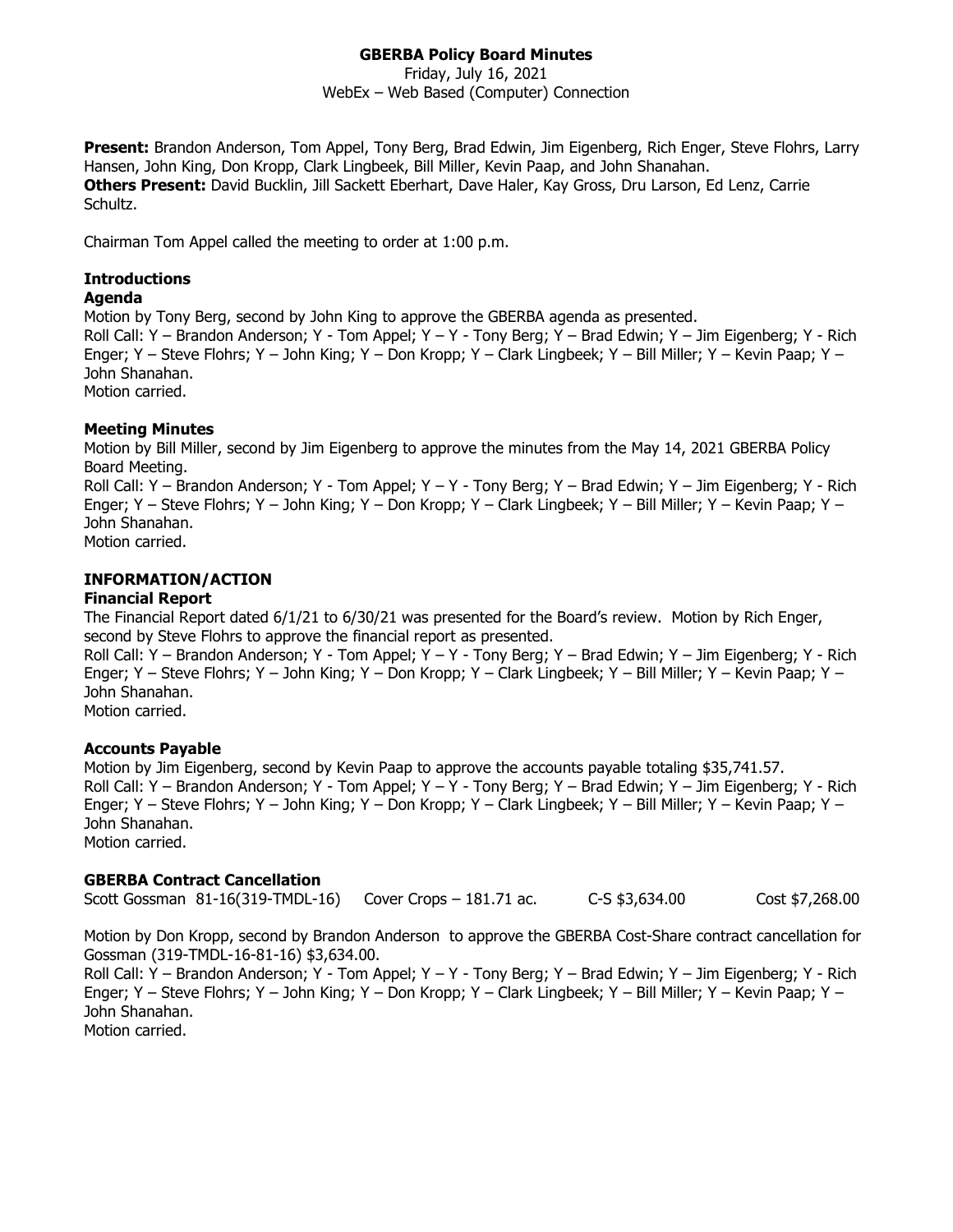#### **Larry Hansen Joined 1:11 p.m.**

#### **GBERBA Contract Final Payment**

|             | Marie Swedberg 22-68(319-TMDL-16) Alternative Tile Intakes $-1$ no. C-S \$250.00 |                 | Cost \$597.20   |
|-------------|----------------------------------------------------------------------------------|-----------------|-----------------|
| Mavis Sabin | $22-69(319-TMDL-16)$ Alternative Tile Intakes $-1$ no. C-S \$250.00              |                 | Cost \$597.20   |
| J-Ace Farms | $22-65(319-TMDL-16)$ Cover Crops – 745 ac.                                       | C-S \$14,174.00 | Cost\$28,571.50 |

Motion by Bill Miller, second by Tony Berg to approve the GBERBA Cost-Share contract final payments for M. Swedberg (319-TMDL-16-22-68) \$250.00, M. Sabin (319-TMDL-16-22-69) \$250.00 and J-Ace Farms (319-TMDL-16-22-65) \$14,174.00.00. Roll Call: Y – Brandon Anderson; Y - Tom Appel; Y – Y - Tony Berg; Y – Brad Edwin; Y – Jim Eigenberg; Y - Rich Enger; Y – Steve Flohrs; Y – Hansen; Y – John King; Y – Don Kropp; Y – Clark Lingbeek; Y – Bill Miller; Y – Kevin Paap; Y – John Shanahan. Motion carried.

## **MAWQCP Contract Approval**

| Jason Schreirer          | MAWQCP(51-5-20) | Worksheet/Certification Completion | Incentive \$300.00 |
|--------------------------|-----------------|------------------------------------|--------------------|
| Allen Nuffer             | MAWQCP(67-5-28) | Worksheet/Certification Completion | Incentive \$300.00 |
| Darby Harder             | MAWQCP(17-5-24) | Worksheet Completion               | Incentive \$100.00 |
| <b>Ridge Enterprises</b> | MAWQCP(59-5-31  | <b>Certification Completion</b>    | Incentive \$200.00 |
| David Determan           | MAWQCP(17-5-25) | Worksheet Completion               | Incentive \$100.00 |
| Richard Jepson           | MAWQCP(65-6-10) | Worksheet Completion               | Incentive \$100.00 |
| Dean Schroeder           | MAWQCP(65-6-11) | Worksheet Completion               | Incentive \$100.00 |
| Jeffrey Lingl            | MAWQCP(65-6-12) | Worksheet Completion               | Incentive \$100.00 |
| Thomas Lorang            | MAWQCP(65-6-13) | Worksheet Completion               | Incentive \$100.00 |
| Herman Bartsch           | MAWQCP(07-6-13) | Worksheet/Certification Completion | Incentive \$300.00 |
| Dominic Schultz          | MAWQCP(22-6-26) | Worksheet Completion               | Incentive \$100.00 |
| Peter Noding             | MAWQCP(51-5-19) | <b>Certification Completion</b>    | Incentive \$200.00 |
| <b>Travis Swanson</b>    | MAWQCP(46-6-11) | <b>Worksheet Completion</b>        | Incentive \$100.00 |

Motion by Rich Enger, second by Brandon Anderson to approve the MAWQCP incentive payments for Harder, Determan, Jepson, Schroeder, Lingl, Lorang, Schultz and Swanson (\$100.00); Ridge Enterprises and Noding (\$200.00) and Schreirer, Nuffer and Bartsch (\$300.00).

Roll Call: Y – Brandon Anderson; Y - Tom Appel; Y – Y - Tony Berg; Y – Brad Edwin; Y – Jim Eigenberg; Y - Rich Enger; Y – Steve Flohrs; Y – Hansen; Y – John King; Y – Don Kropp; Y – Clark Lingbeek; Y – Bill Miller; Y – Kevin Paap; Y – John Shanahan.

Motion carried.

#### **Review Grant Report**

#### **Watonwan Watershed – Multipurpose Drainage Management Studies – Definition - Discussion**

Watonwan Watershed – Multipurpose Drainage Management Studies – Definition - Discussion As for the MDM Studies, our Watonwan Watershed Plan goal is to "Coordinate with the drainage authorities to implement MDM on 10 public drainage systems to improve water quality and flood resiliency in tandem with the maintenance and repair of drainage systems.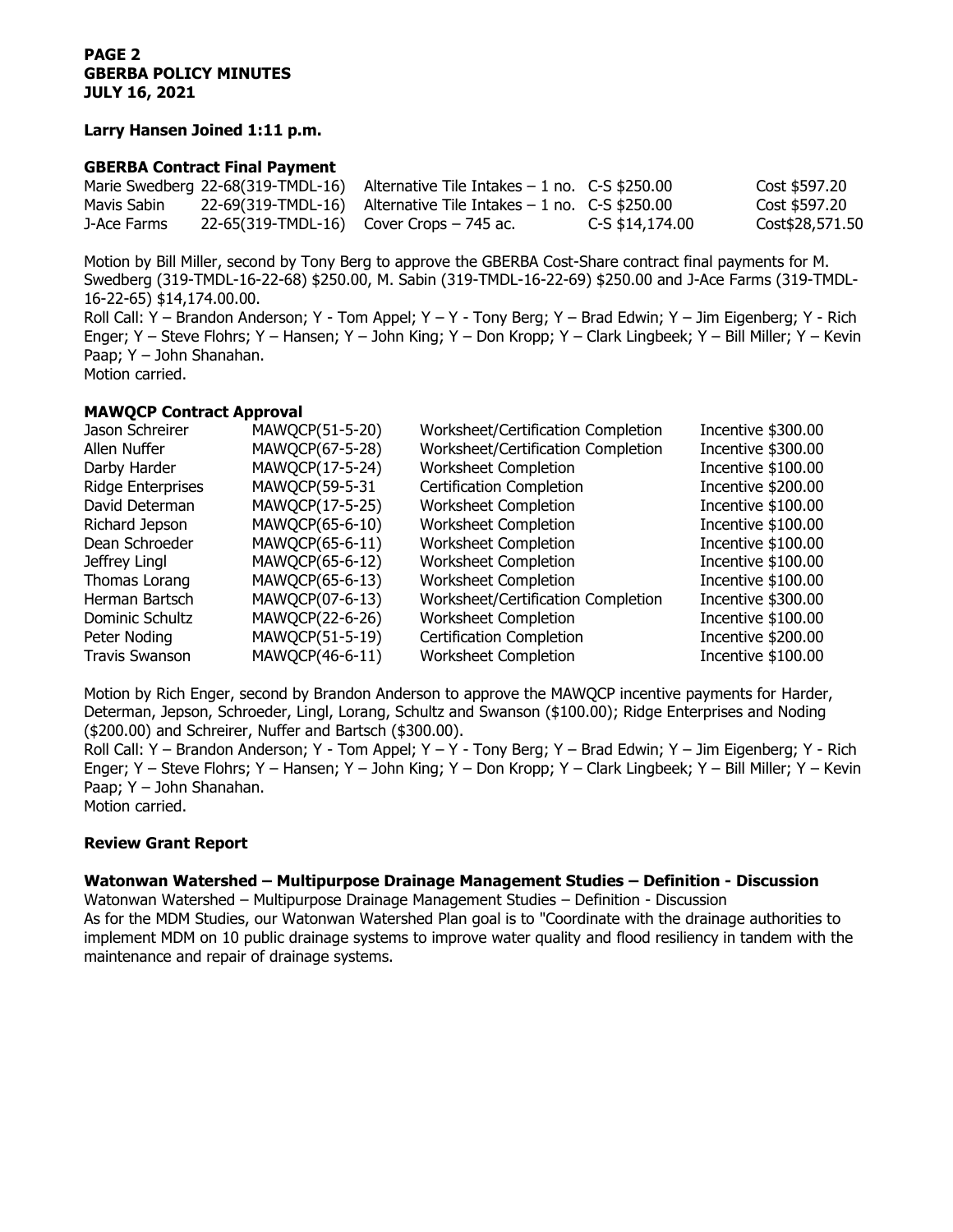#### **PAGE 3 GBERBA POLICY MINUTES JULY 16, 2021**

#### **Legal Counsel**

Tim Sullivan has provided us with contract language to review with questions going back next week. We will have answers for the August Executive Board Meeting.

#### **Coordinator Report**

#### **MN Agricultural Water Quality Certification Program**

Update on progress made in areas 5 and 6 – See Certification Specialist Reports. Over 761,000 acres and over 1063 certified producers statewide!

GBERBA has the Area 5 and 6 MAWQCP administrative contract approved through 2021. The Minnesota Agricultural Water Quality Certification Program has launched three new endorsements in addition to 10-year certification a farmer or landowner receives in the program. The endorsements are for soil health (31), integrated pest management (31), wildlife (22) and climate smart (12).

NRCS announced a June  $4<sup>th</sup>$  application deadline for the Regional Conservation Partnership Program (RCPP – MAWQCP). RCPP is a partnership between NRCS and MAWQCP. Producers who are seeking certification or are already certified are eligible to receive funding. Priority is given to practices that are needed for a producer to obtain certification. Dru Larson, MN/IA Conservation Corps Member will be assisting with this program in 2021

#### **2017 MPCA 319 Grant - Cover Crops and Alternative Tile Intakes**

An Implementation Policy Paper for this grant titled "Greater Blue Earth River Basin TMDL Implementation" is found on the GBERBA web site. Cover crops: \$50.00 dollars per acre maximum, 50% c/s (\$25.00 ac.). Prioritization required. Alternative intakes: Rock and pattern tile. \$500.00 maximum with 50% cost share. Perforated risers, broom and other water quality intakes: \$200.00 maximum and 50% cost share. These are federal dollars and require state or local match.

The end date of the grant is August 31, 2021. This grant is now fully encumbered. Funding awarded as available.

#### **2017 CWF Grant- Multipurpose Drainage Management**

Multipurpose Drainage Management **-** \$301,200: Projects for this Drainage Grant will need to be located in public ditch sheds. GBERBA member entire counties are eligible. Priority parameters to identify the eligible ditches. A guidance policy sheet is online.

At this time, GBERBA has received a third grant time extension. In addition, GBERBA can pay grant-engineering funds to approved projects even if not constructed prior to grant deadline. BWSR staff has now approved the extension for the entire grant to April 30, 2022.

#### **Watonwan River Watershed - Implementation Grant**

Implementation grant funds are available now with the Grant 41 Policy distributed to all GBERBA members and partners. The grant timeline is 3-24-2021 to 12-31-2023. The Project Ranking Worksheet is used for project priority.

Legal counsel has been contracted to review the need for additional contracts with member entities or others and recourse and/or errors and omissions if non-compliance issues arise when completing projects. The Technical Committee is working on the Multipurpose Drainage Management Study definition and expectations, with hope to have that completed by the July 16 Policy Board Meeting. A BWSR interim report is due August 27 for grant expenditures through June 30, 2021.

#### **Le Sueur River Watershed – One Watershed One Plan**

Waseca SWCD is in the process of contract negotiations with ISG who is subcontracting with Freshwater for facilitation services. Consultant scope and expectations are being more clearly defined so that both sides have a good understanding of expectations. Our Policy Committee has opted to meet in person with the meeting location rotating throughout the four participating counties. An in-person kickoff meeting with supplemental survey is tentatively planned for September and will be organized by the WRC.

Haley will be out for leave from July-Sept and is coordinating with other staff who will complete her day-to-day duties for that time.